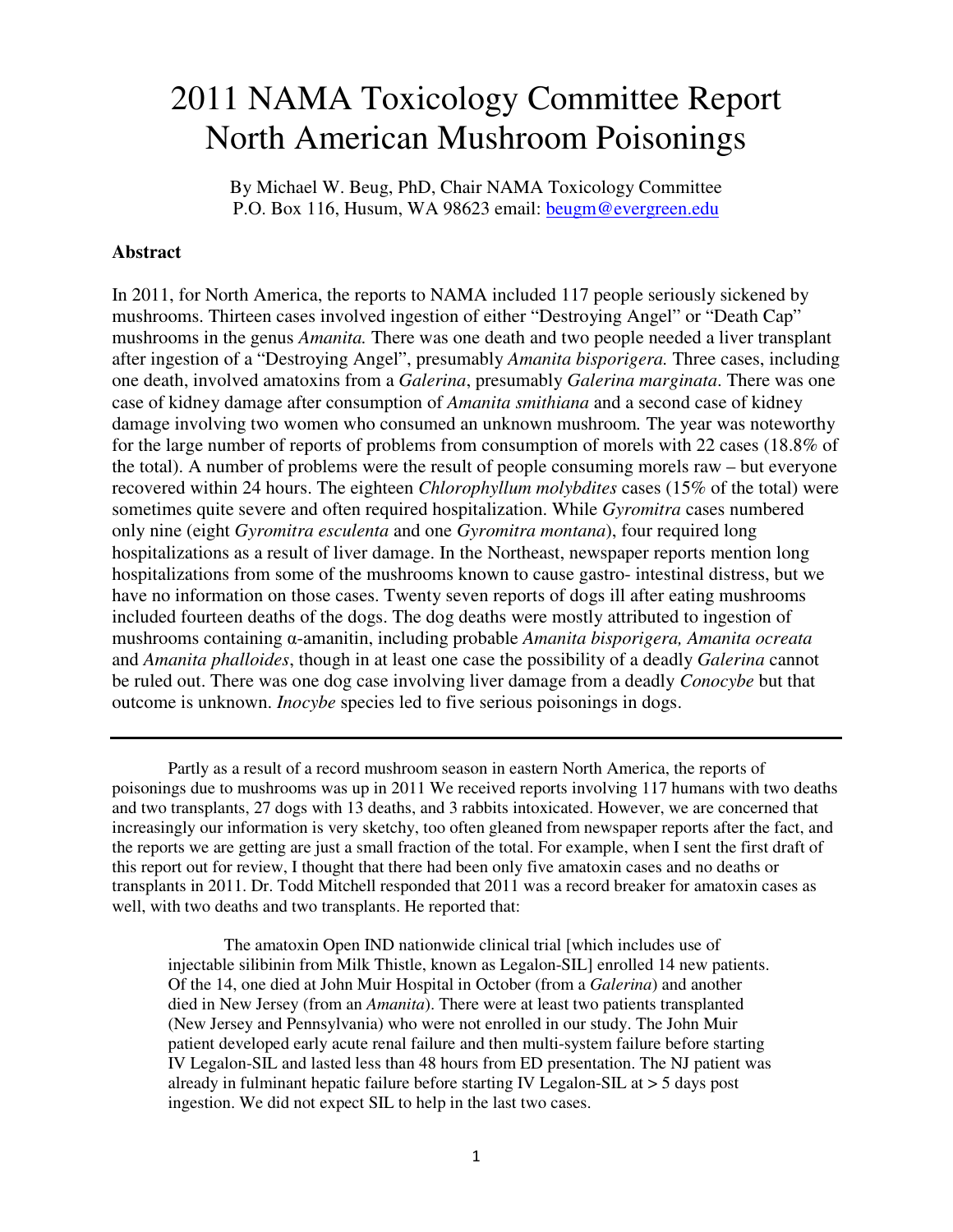I consulted on the Georgetown patients treated by Dr. Laurin (see below). Press reports to the contrary, they were not treated via Emergency INDs nor via compassionate use. We enrolled patients in Ohio; Chicago (*Galerina*); Windsor, Ontario; Pennsylvania, and California (the death in October and a related case were also *Galerina* intoxications).

I personally treated two cases in Santa Cruz; one in July (!) and a second in November. Both were *Amanita phalloides*, picked and consumed in La Selva Beach. The July patient consumed five large death caps. He underwent percutaneous cholecystostomy in addition to receiving aggressive hydration and IV Legalon-SIL. Both recovered rapidly.

Raymond LaSala, President of the Mycological Association of Washington, an amateur mycologist with over 30 years of experience with the cooperation of Marco Paez, a fourth year medical student at Georgetown University Hospital provided a detailed account of one of four "Destroying Angel" cases handled by Georgetown University Hospital last summer . The attending physician was Dr. Jacqueline Laurin:

"The patient was a 49 year-old male with no history of liver disease who was transferred to Georgetown University Hospital from an outside hospital on 9/15/11 for evaluation and possible liver transplantation. After the rainy weekend on 9/12/11, the patient noticed many new mushrooms in his backyard in northern Virginia. He picked approximately 15 mushrooms, enough to carry in both hands. He reported that there were several colored mushrooms, but most of them were white. That same morning he made a stir-fry mushroom broth. Two hours after consuming the mushrooms, he developed perfuse watery non-bloody diarrhea. He had approximately 20 bowel movements that day. The next morning he continued to have diarrhea, and nausea. He had one episode of self-induced emesis where he noticed many mushrooms were still intact. He continued to have diarrhea throughout the day and was not consuming any food. On Wednesday he began to feel fatigued and lightheaded. He went to an outside hospital, where they performed basic lab tests. His liver enzymes where elevated (ALT 8000/ AST 750, normal is less than ALT60/AST40), and he was found to be in renal failure. The outside hospital started him on N-acetylcysteine and contacted the Transplant Hepatology team at Georgetown University Hospital.

Overnight the patient was transferred to Georgetown. The team there contacted the National Capital Poison Center and consulted with an expert physician on *Amanita phalloides* toxicity to help them with his treatment. They gave him aggressive fluid resuscitation, started him on IV Legalon-SIL, and kept him without eating. They also performed an Endoscopic retrogradecholangiopancreatography and placed a nasalbiliary drain to prevent the toxin from recirculating into the hepatobiliary system... His liver enzymes and renal function steadily improved, and he was discharged on 9/19/2011 (ALT638, AST62)."

 When Raymond LaSala first contacted me immediately after the patient was treated and released, he had only seen poor quality pictures of the suspect mushrooms and so was quite unsure of whether or not the patient had actually consumed a deadly *Amanita* species. Indeed, he speculated that since the recovery was so rapid, it was probably a *Tricholoma* or an *Inocybe* that was the culprit. Both Gary Lincoff and I examined the images but the only conclusion we were able to arrive at was that an *Inocybe* was not involved. However, later Raymond LaSala was able to examine the actual suspect mushrooms which were still in good condition. The species involved were *Suillus granulatus, Amanita rubescens,* and *Amanita bisporigera*. We do not know how much of the *Amanita bisporigera* was consumed.

 Shortly after this case, a retired farmer from Frederick and then two women were admitted to Georgetown and each in turn treated with IV Legalon-SIL by the same attending physician, Dr. Jacquelin Laurin, a liver specialist. I have no details on these other cases other than news reports that the outcome in all four cases was successful.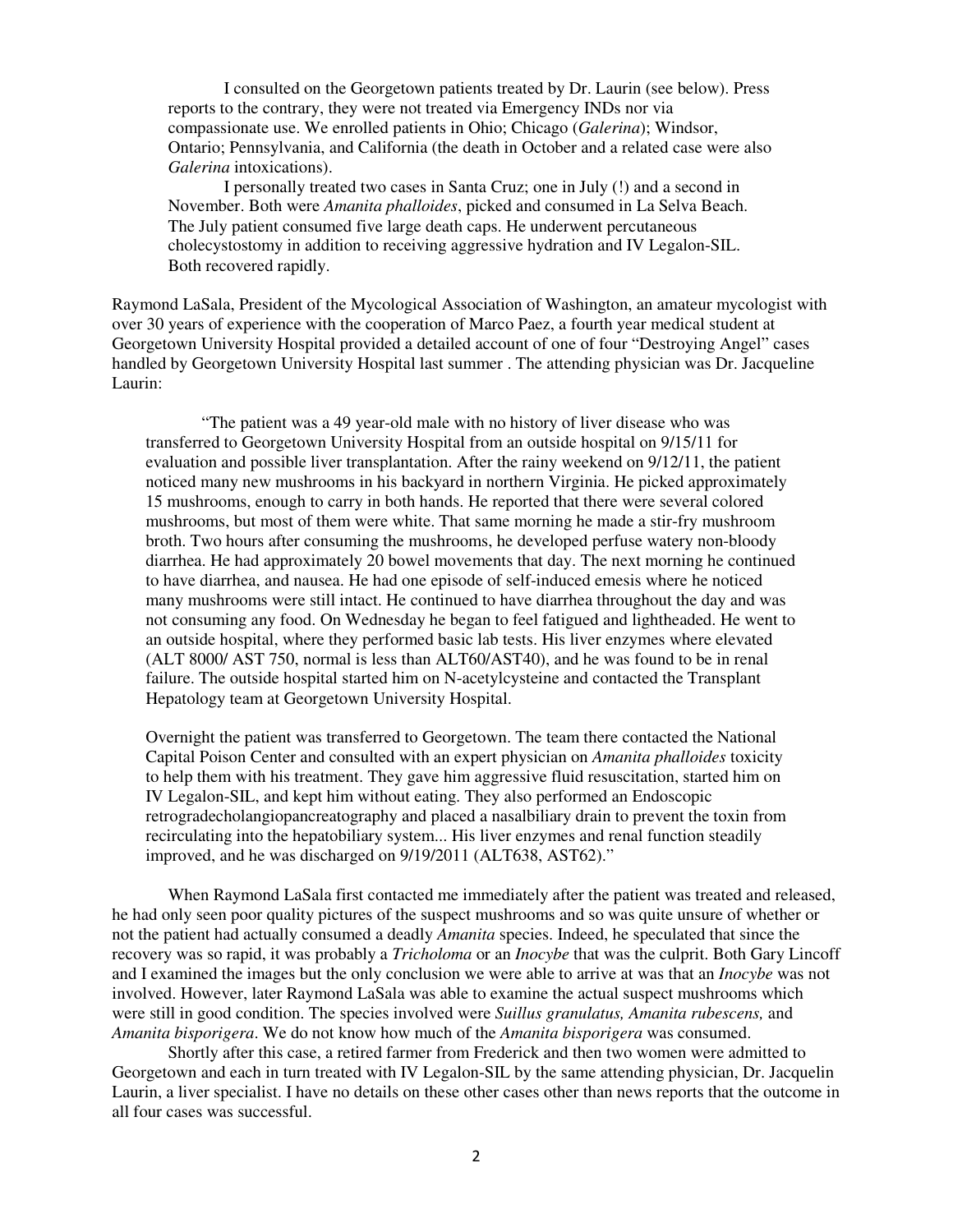According to numerous news reports in late September of 2011, Dr. Laurin had read a research paper detailing the effectiveness of the drug which is approved for use in Europe. According to the news reports, her experience in these four cases has left her hoping that the FDA will approve silibinin soon. I have the same hope, but wish to emphasize that there is not enough information on any of these cases to allow one to evaluate the severity of the poisonings or the efficacy of IV Legalon-SIL. Roughly 90% of patients recover with aggressive fluid replacement alone. Dr. Denis Benjamin pointed out (personal communication) that the kidney failure may have been due to dehydration as the patient had severe diarrhea for many hours. In the most serious cases, blood clotting times soar and we have no information about this aspect of the poisoning. In light of this, judging the severity of the intoxication is problematic.

Prior to this year, I only knew of one confirmed death from ingestion of species of *Galerina*, though I had seen mention of other cases. This year three people suffered amatoxin poisoning from consumption of a *Galerina* and one of those people died. I wish that I had more details about these cases.

The Michigan Poison Control Center dealt with at least 19 cases of individuals sickened from eating either *Gyromitra* species or *Morchella* species (although all of the morels were self-identified and some people do not distinguish between *Morchella* and *Verpa*). Dr. Susan Smolinske, director of the Children's Hospital of Michigan Regional Poison Control Center in Detroit, in late May reported in the press that calls for 2011 had already reached 53, double the normal. She was kind enough to provide us with a spread sheet including 31 of the most serious cases handled by her center last year (she excluded hallucinogenic mushroom cases, presumably since those were not accidental). Those reports included 8 cases involving *Chlorophyllum molybdites*, 6 cases involving *Gyromitra* species and 13 cases involving "morels." In one case, a Michigan doctor provided a report of a man who had consumed 30 cooked *Gyromitra esculenta*, suffered liver failure and was considered for a liver transplant, but recovered and has given up mushroom hunting. Two other Michigan residents who also consumed *Gyromitra* species suffered serious liver damage, but recovered. A Washington State resident suffered liver failure after consuming "snow morels", presumably *Gyromitra montana,* but no other information was available. These very severe cases should give pause to those individuals who still consume *Gyromitra* species. A study is underway in California to study gyromitrin levels in mushrooms and try to see if the western mushrooms are safer than those of the upper mid-west. I have also heard talk of a possible study of *Gyromitra* species in Washington State. I personally quit consuming both *Gyromitra esculenta* and *Gyromitra montana* 30 years ago (and even back then I always thoroughly cooked them outside so that any gyromitrin would hopefully harmlessly evaporate and dissipate).

New Hampshire saw 18 people hospitalized in September alone and the total for the year was well over 30 (compared to 8 cases all year in 2009 and 11 cases in 2010). While there were no fatalities, the Northern New England Poison Control Center (New Hampshire, Maine and Vermont) had unprecedented numbers of cases with 97 cases in August and September. While most were gastrointestinal disorders, some were so severe that appendicitis was suspected at first. Some people were hospitalized for long periods of time, though none died. In Massachusetts and Rhode Island there were 45 calls in September 2011 compared to 5 calls in September 2010. Kathie Hodge was quoted in one newspaper as saying that this was the best wild mushroom season in a decade; others have said it was the best in a lifetime.

With the exception of the Rocky Mountain Poison and Drug Center, and now the Michigan Poison Control Center, the frequency of contact between toxicology identifiers and Poison Control has been steadily dropping. The factors are varied – there have been large budget cuts affecting the centers so that the centers focus more now on managing symptoms and less on identifying the mushrooms. Patient confidentiality concerns and liability issues further decrease interactions. In California, the Poison Centers have barred their consultants from filing reports, apparently over confidentiality concerns. In contrast Bill Bakaitis has been talking with staff at the Northern New England Poison Center to get closer cooperation between Poison Centers and volunteer toxicology identifiers and to develop a protocol for what information needs to be gathered about mushrooms suspected of causing a poisoning.

Even given these challenges, through extensive efforts of several committee members, we have great detail on a few of the cases from 2011. I want to thank the individuals on the toxicology committee for the time they took to field emergency phone calls at all hours, collect mushrooms (or sometimes stomach contents) for identification, do microscopy where possible, and sometimes even to provide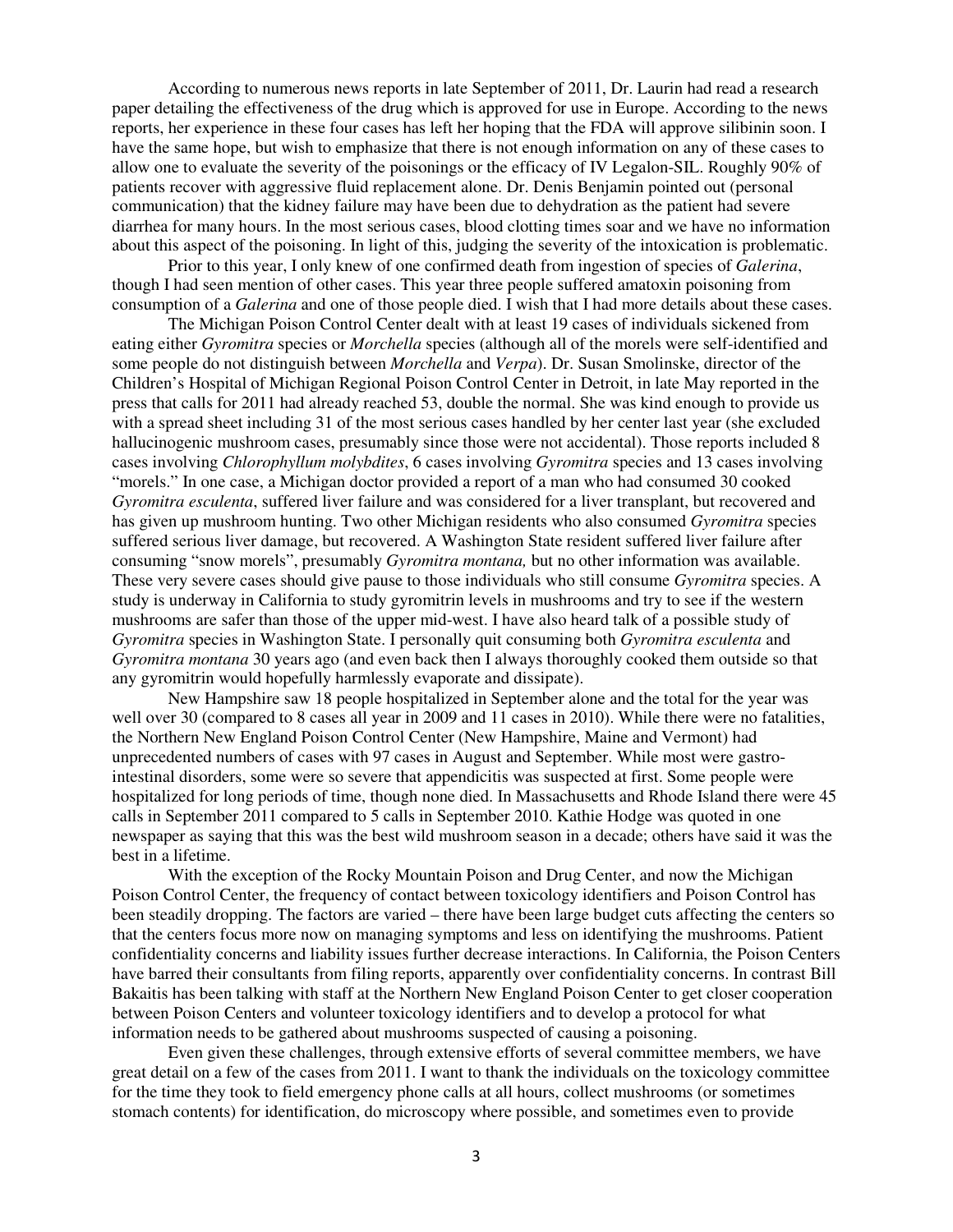photographs including photo-micrographs. In one weird case a family consumed the normally poisonous *Omphalotus illudens* without getting sick.

 In one interesting case of a non-poisoning, Molly Widmer followed up on a case involving a woman's nephew who picked "Chanterelles" and shared them with his Aunt, but the mushrooms appeared to actually be *Hebeloma crustuliniforme*, or Poison Pie. Why then did no one get sick? Then Molly noticed that the mushrooms had started to smell sweet, and did not smell radish-like as expected for *Hebeloma crustuliniforme*. She soon identified them as *Hebeloma sacchariolens*, a name that means becoming sweet. I am still not going to eat a *Hebeloma*!

In another case, Paul Kroeger, not only did microscopy of the soup the victim had made but sent samples to Innsbruck, Austria where Martin Kirchmer confirmed the suspected toxins of *Amanita smithiana* which had caused a case of kidney failure. Interestingly the toxins had suffused throughout the soup and into the vegetables and other mushrooms of the soup, meaning that picking out the offending Amanita chunks would not have made the soup edible. In another British Columbia case, a couple consumed what they initially thought was a Matsutake, but right after eating, looked in their mushroom book - the mushroom they had eaten appeared to match a picture labeled *Amanita solitaria*. They selfmedicated with activated charcoal while exhibiting typical panic symptoms. Four of us were involved trying to get them to go to a doctor but they were on a Gulf Island, the seas were high and the ferry was not running. Communications and storms continued for a week, but adverse symptoms never occurred. Pictures they sent us were apparently of *Amanita smithiana* and we were very concerned about kidney damage due to the presence of allenic norleucine. They got lucky but were scared for a week and required a lot of attention. It would had been so much better had they looked the mushroom up before the meal rather than immediately afterwards.

There was also a mild allergic reaction to a self-medication for laryngitis using a "tea" made from a small piece of *Ganoderma applanatum* (or a very similar polypore)*.* In an internet search using eHow, Marilyn Shaw discovered a list of a number of allergic reactions to these conks, several of which could be serious.

A very interesting mushroom reaction was reported in the February 18, 2011, New York Times. A woman came to her doctor after observing a red rash confined mostly to the back of her hands, but later that day it became redder and started to itch and become painful. Blisters formed overnight. She was treated for contact dermatitis but returned two days later. The little blisters had hardened, the red streaks were almost purple and raised, with welts streaked across her neck, back, legs and abdomen. Three days prior to the start of the rash she had sampled lightly cooked shiitake at her local grocery store. Her reaction was a toxic (not allergic) reaction to lentinan, a component of Shiitake that breaks down with heat and so is a condition only seen when mushrooms are eaten raw or partly cooked and affects only about 2% of the population. This is another example why mushrooms should never be consumed raw or only lightly cooked (Truffles are the exception). It is also important to remember, that some mushrooms have toxins that are not destroyed by heat. In a recent news article by CNN, George Hudler was being interviewed (along with Paul Stamets) and emphasized the importance of cooking all edible mushrooms prior to consumption. However, in the final published version the implication by the reporter was that the toxins in all mushrooms can be destroyed by heating. George and Paul are very concerned about how their information was incorrectly used. It is important to remember that amatoxins are neither destroyed nor volatilized on cooking and so remain a danger no matter how the mushroom has been prepared. It is also important to remember that in talking to the press, there is a strong possibility of being misquoted.

As has frequently been reported for morels in the past, several people learned the hard way that morels also must be thoroughly cooked prior to consumption. Raw, they can cause a serious bout of vomiting and diarrhea. Also, eating a lot of morels over the course of a week or so eventually can lead to sensitization. One individual got quite sick at a meal of morel mushrooms after eating a lot of them over the course of a week (something that I, myself, often do). Similarly, a woman reported that she had eaten morels for years, had a meal this past year where she got mildly sick and then consumed them one more time and had violent GI distress. My wife has eaten morels for years and dearly loves them but had a bloated and uncomfortable feeling after sharing a mushroom quiche with me. A month later we made another quiche from dried morels and she had the same reaction. Morels are now off of her list. Unfortunately, she now seems to get the same reaction from Chanterelles and so she has quit eating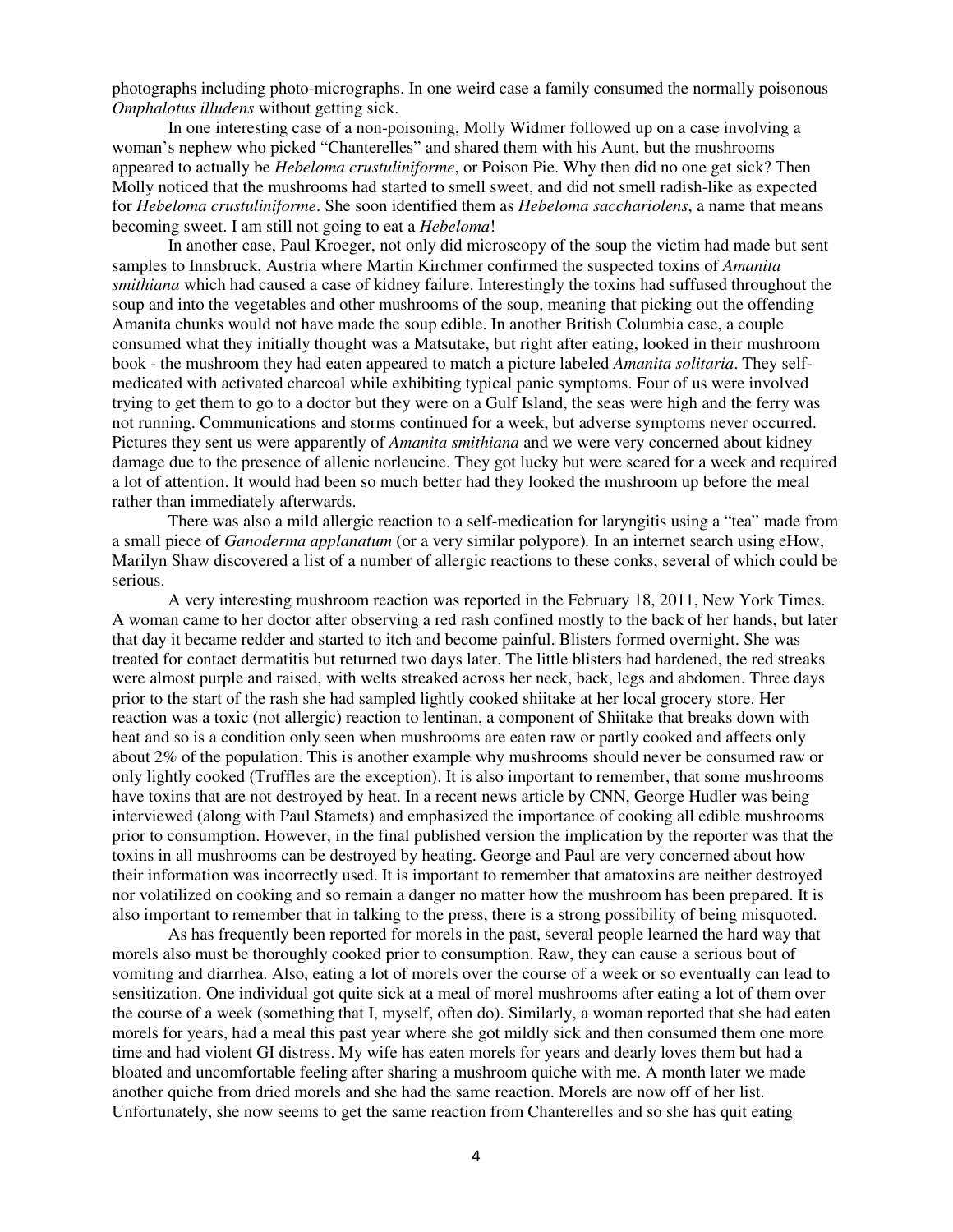mushrooms entirely, at least for the time being. Normally, a person does not become sensitized to multiple mushrooms, but that seems to have happened to my wife. A professional mycologist from Washington State also contacted me about his wife's adverse reaction to yellow Chanterelles (from Idaho) which she had eaten and enjoyed for years. An almost identical report for yellow Chanterelles came in from Southern Oregon as well. In another edible mushroom case gone bad an Oregon woman consumed "Honey Mushrooms," apparently *Armillaria solidipes.* Her comment to me was why aren't people warned that GI distress can mean symptoms so violent that you honestly believe that you are going to die. Be warned. My final choice edible mushroom tale involves my own family yet again. For a special New Years Eve dinner I made a huge salad topped with Italian cheese in truffle infused olive oil with about 6 paper-thin slices of the "Summer Truffle", *Tuber aestivum*. Each of us had been apportioned one thin slice of truffle. The instant that my grown son swallowed his piece, his throat constricted. He started to go into shock. He took an antihistamine and was quickly better, but will never touch another Truffle, though he has eaten and loved mushrooms for about 30 years.

One case demonstrates the risks that mushroom clubs face when they serve a mushroom sample plate at a show. The report was as follows:

...we handled some mushrooms on display and purchased the mushroom sample plate and soup. I also tasted samples of the delicioso and puff ball mushrooms. Within half an hour of eating the food, I developed a feeling of numbness in the left side of my throat and mouth. This spread to involve my left jaw, cheek and eye area. I had already left the... so I did not tell anyone at the time. I walked to the car to take a Benadryl® from my first aid kit in case it was an allergic reaction. (I have not had anything like this before and am not prone to allergic reactions). There was no immediate relief. Later in the day I also had some numbness in my left calf and left foot. The next day there was slight numbness in my left face and left foot and calf. Unfortunately I am still experiencing...

I was consulted and this certainly does not match up with mushroom symptoms. The individual was advised to seek medical advice since one-sided numbness or weakness is a classical sign of a possible stroke. The concern that he had been poisoned blinded the person to the need to seek a better explanation for his symptoms.

 Poison Centers frequently issue alerts to never eat wild mushrooms and that "experts" are easily fooled. As an "expert" there are a few rules that I follow to help keep from poisoning myself. The first rule is not to eat an all-white mushroom. You risk death from mistakenly eating a deadly Amanita, or loss of kidney function from *Amanita smithiana* and some closely related amanitas. More than one person did eat deadly *Amanita* species this year, one died and two others required a liver transplant. One couple ate an all-white *Entoloma* in the *E. sinuatum* complex – they did not die but suffered 5 hours of violent, painful vomiting and 36 hours of diarrhea followed by 6 hours in the hospital connected to IVs. I do not eat pink-spored gilled mushrooms either – too many of them are poisonous. In their email to me (accompanied with a photograph), the couple who consumed the *Entoloma* were concerned that they may have poisoned themselves with  $\alpha$ -amanitins (a real possibility from the top-down photo they sent in which I could glimpse white gills in the picture but could not see any part of the stalk). But alarm bells really went off when they were worried that it might have been a *Cortinarius* (rusty-brown spore-print) or a brown *Paxillus.* This brings me to a second rule: join a club and learn to mushroom with people who actually know how to identify mushrooms. Do not eat a mushroom you cannot positively identify and check your identification before eating the mushroom, not afterwards (see *Amanita smithiana* case above – another all-white mushroom, in this case correctly identified immediately after eating it)! In two separate incidents, individuals consumed *Chlorophyllum molybdites* thinking that they were eating "Shaggy Manes", *Coprinus comatus*. Both are shaggy and have free gills. But let's review the "subtle" differences. Shaggy Manes are tall and cylindrical (bullet-shaped) have soft non-bruising flesh, black spores, and quickly turn to black ink. *Chlorophyllum molybdites* is broad with a convex to plane cap, has a distinct ring on the stalk, firm flesh that bruises dingy reddish, initially white gills and white spores with both spores and gills turning olive-greenish at maturity, and does not turn to black ink. I can understand mistaking a "Shaggy Parasol" (*Macrolepiota procera)* for a *Chlorophyllum molybdites* (and that did happen last year) but mistaking a Shaggy Mane for *C molybdites*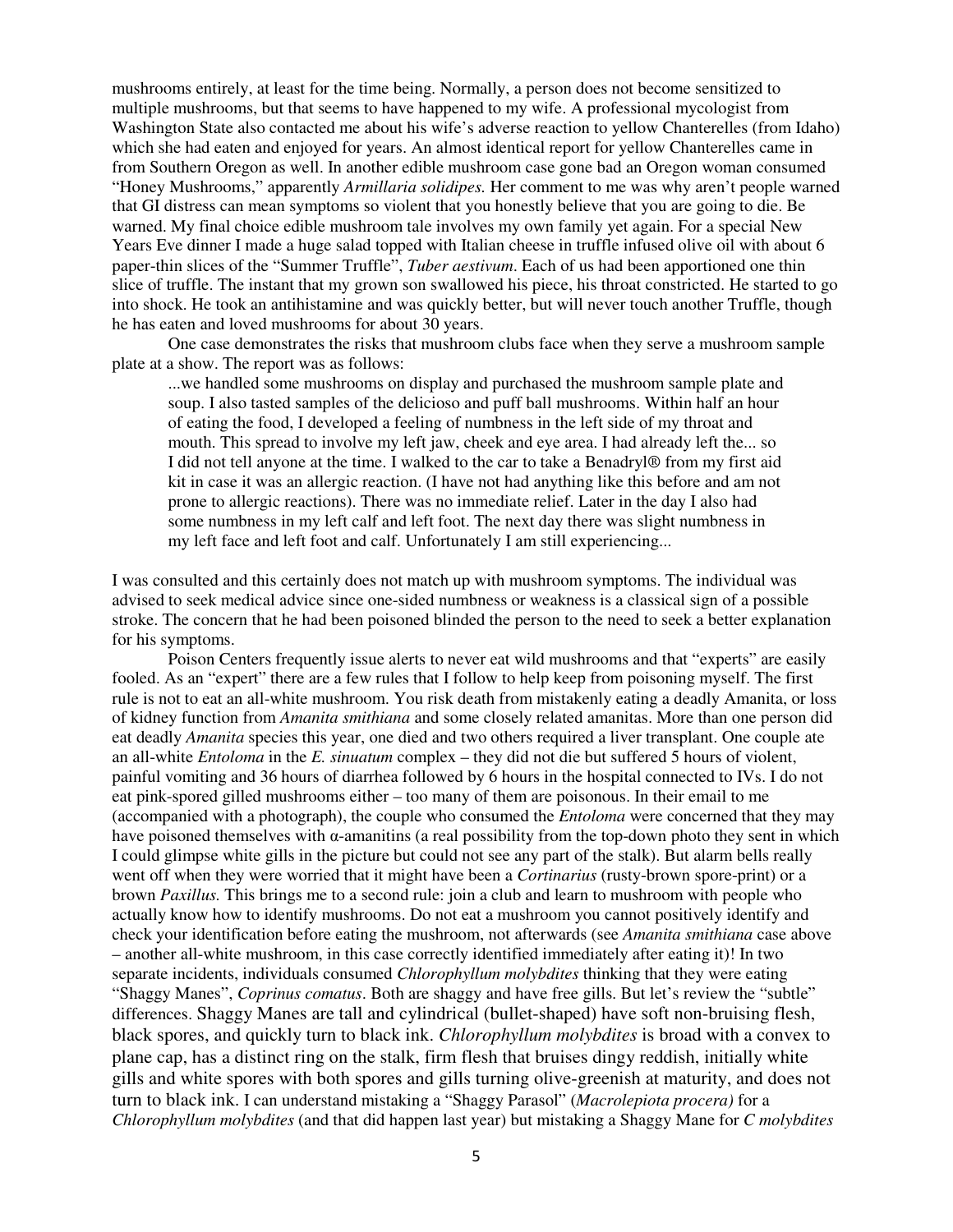means that the person is not adequately observant to be picking wild mushrooms for the table. Another rule that one woman might not have been aware of (besides to never eat a mushroom you cannot positively identify), is never eat a bolete with red tube mouths. Sure, some of the red-tubed boletes are edible, but at least one causes sufficiently violent gastric distress that death can be the ultimate result. She merely suffered mild gastric distress.

 Breathing mushroom spores over several days while closely painting *Amanita muscaria* caused a painter to experience dizziness, disorientation, nausea, headache and loss of balance. She reported that the specimen was 2 inches from her nose for 12 hours a day for 3 days. This incident serves as a caution about mushroom forays where the displays are indoors and individuals are working closely with the mushrooms. Problems from breathing spores are not commonly reported, but they do occur.

 There was one case (9/17 in Pennsylvania) where two women suffered kidney failure after a mushroom meal, and although the poison center contacted me and tried hard to get me more information, I was unable to get anyone to send me a photograph of the mushrooms (which had been saved) or to tell me anything about the outcome.

 In a California dog death mystery, the dog apparently ate mushrooms in the yard, became somewhat ill but soon recovered. Soon thereafter the dog apparently consumed mushrooms again and died of liver failure. The yard was full of *Lepista nuda*. No other mushrooms were found by the owners. For humans *Lepista nuda* is considered to be toxic if consumed raw, but we have no details on just how toxic it is. Could those mushrooms have killed the dog? In late March in central California where this incident occurred, deadly *Amanita ocreata* and *Amanita phalloides* are both likely to also be present. These two species kill many dogs each year in California and dog owners need to be alert since dogs seem to find the deadly *Amanita* species to be irresistible. The total number of reported dog deaths was 14, primarily from *Amanita bisporigera, Amanita phalloides* and *Amanita ocreata.* A couple of years ago, one elderly man reported that *Amanita ocreata* was the most delicious mushroom he had ever eaten – he died a couple of days later.

| # People | % of total Cases |
|----------|------------------|
| 22       | 18.8%            |
| 18       | 15.4%            |
| 10       | 8.5%             |
| 8        | 6.8%             |
|          | 2.6%             |
|          | 2.6%             |
|          |                  |

#### Table I: Human Poisoning Frequency by Species in 2011

 $\frac{1}{2}$ Since most of the Morel cases involved unconfirmed identification by the victim, we must consider that a few of the cases may have involved Verpa bohemica.  $<sup>2</sup>$ Most of the *Gyromitra* identifications were by the victim, but time and location makes their</sup> identification likely to be correct.

| Age          | Male | Female | Sex Not  | %Male | % Female | % not    |
|--------------|------|--------|----------|-------|----------|----------|
|              |      |        | Reported |       |          | reported |
| $14$         | 8    | 6      | 4        | 6.8   | 5.1      | 3.4      |
| 15-29        | 2    | 3      | 3        | 1.7   | 2.6      | 2.6      |
| 30-44        |      |        | 5        | 0.8   | 6.1      | 4.3      |
| 45-59        | 8    | 8      | 5        | 6.8   | 6.8      | 4.3      |
| >60          | 10   | 4      | 8        | 8.5   | 3.4      | 6.8      |
| Unknown      | 16   | 8      | 11       | 13.7  | 6.8      | 9.4      |
| <b>TOTAL</b> | 45   | 36     | 36       | 38.3  | 30.8     | 31.1     |

#### Table II: Human Mushroom Poisoning Cases by Age and Sex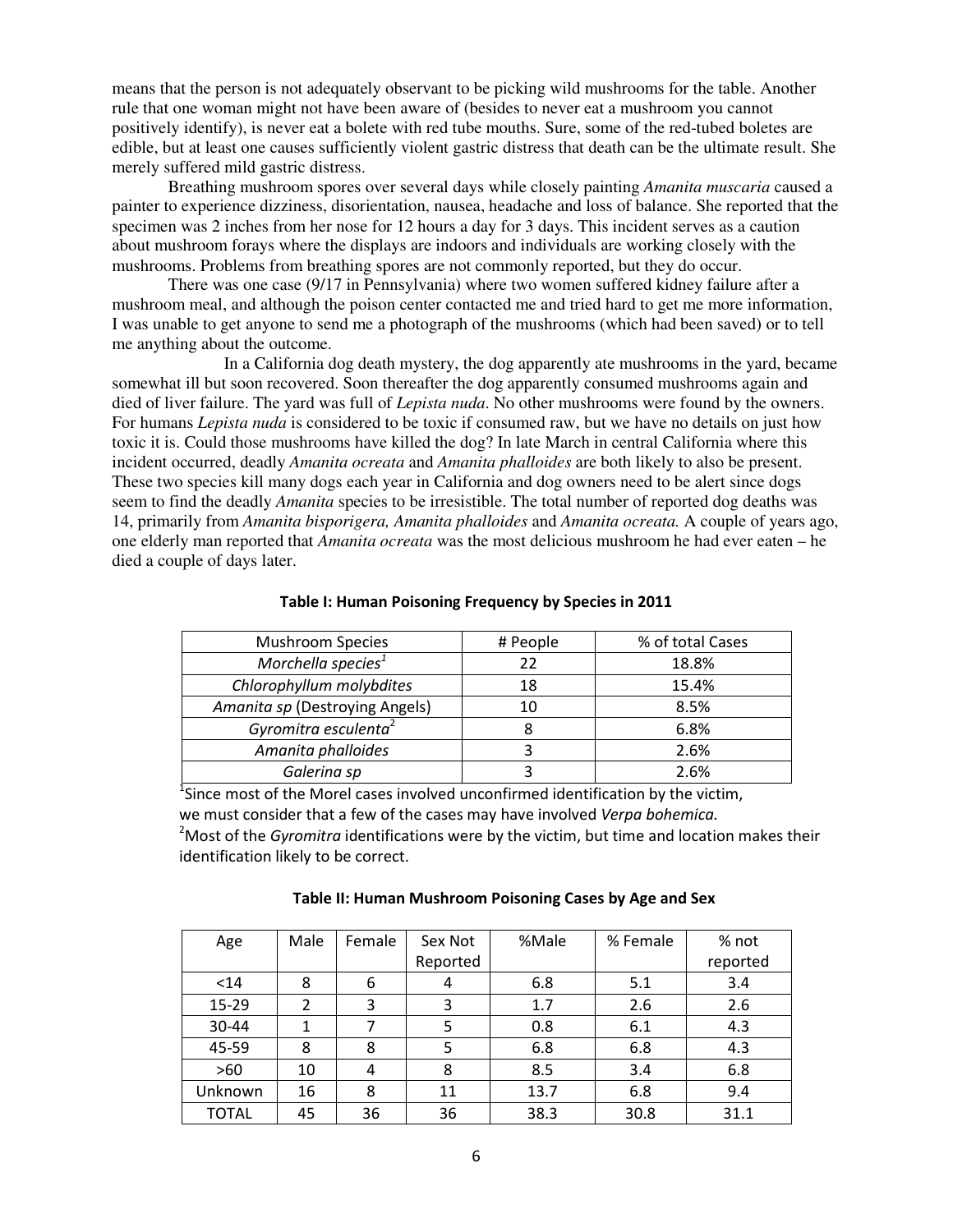## Table III: Human Cases involving Amatoxins

| <b>Mushroom Details</b> | When/         | Sex/           | Onset          | <b>Symptoms and Comments</b>                         |
|-------------------------|---------------|----------------|----------------|------------------------------------------------------|
| and ID Confidence       | Where         | Age            | (hrs)          |                                                      |
| Amanita bisporigera +   | 9/12/11       | M,F            | $\overline{2}$ | Wife not hospitalized. Husband ALT 8,000/            |
| Amanita rubescens       | VA            | 49,?           | hrs            | AST 750, in renal failure. Treated with aggressive   |
| & Suillus granulatus    |               |                |                | fluid IV, IV Legalon-SIL and nasobiliary drainage.   |
| solid ID                |               |                |                | Discharged 7 days after ingestion.                   |
| Amanita bisporigera     | 9/11          | M              | ?              | Treated as above using Amatoxin Open IND             |
| presumed                | <b>MD</b>     | 82             |                | clinical trial (including IV Legalon-SIL). Released. |
| Amanita bisporigera     | 9/11          | F              | $\overline{?}$ | Treated as above using Amatoxin Open IND             |
| presumed                | MD,           |                |                | clinical trial (including IV Legalon-SIL). Released. |
|                         | VA?           |                |                |                                                      |
| Amanita bisporigera     | 9/11          | F              | ?              | Treated as above using Amatoxin Open IND             |
| presumed                | MD,           |                |                | clinical trial (including IV Legalon-SIL). Released. |
|                         | VA?           |                |                |                                                      |
| Amanita bisporigera     | Summer        | ?              | ?              | Treated using Amatoxin Open IND clinical trial       |
| presumed                | OH            | ?              |                | (including IV Legalon-SIL); survived.                |
| Amanita bisporigera     | Summer        | ŗ              | ?              | Treated using Amatoxin Open IND clinical trial       |
| presumed                | PA            | ?              |                | (including IV Legalon-SIL); survived.                |
| Amanita bisporigera     | Summer        | ?              | ?              | Treated using Amatoxin Open IND clinical trial       |
| presumed                | <b>NJ</b>     | ŗ              |                | (including IV Legalon-SIL); Patient already in       |
|                         |               |                |                | fulminant hepatic failure before starting SIL $@>5$  |
|                         |               |                |                | days post ingestion. DEATH.                          |
| Amanita bisporigera     | Summer        | ?              | ?              | Not treated using Amatoxin Open IND clinical         |
| presumed                | <b>NJ</b>     | ?              |                | trial; transplanted                                  |
| Amanita bisporigera     | Summer        | ŗ              | ?              | Not treated using Amatoxin Open IND clinical         |
| presumed                | PA            | ŗ              |                | trial; transplanted                                  |
| Amanita phalloides      | $10 - 6 - 11$ | $\overline{?}$ | $> 6$ hr.      | Liver failure, INR 1.8; ALT >3,500; Amatoxin Open    |
|                         | ON            | 86             |                | IND clinical trial (including IV Legalon-SIL);       |
|                         |               |                |                | survived.                                            |
| Amanita phalloides      | 7/11          | M              | ?              | Patient consumed five large death caps; he           |
|                         | CA            | ?              |                | underwent percutaneous cholecystostomy,              |
|                         |               |                |                | aggressive hydration, IV Legalon-SIL; recovered.     |
| Amanita phalloides      | 11/11         | M              | 11             | Treatment unknown. Recovered rapidly.                |
|                         | CA            | ?              | hr.            |                                                      |
| Galerina                | 10-2011       | $\mathbf{S}$   | ς              | Acute renal failure and multi-system failure         |
|                         | CA            | ŗ              |                | before starting IV Legalon-SIL. DEATH less than 48   |
|                         |               |                |                | hrs from ED presentation.                            |
| Galerina                | 10-2011       | ?              | ?              | Treated using Amatoxin Open IND clinical trial       |
|                         | CA            | ?              |                | (including IV Legalon-SIL); survived.                |
| Galerina                | 2011          | ?              | $\overline{?}$ | Treated using Amatoxin Open IND clinical trial       |
|                         | IL            | ŗ              |                | (including IV Legalon-SIL); survived.                |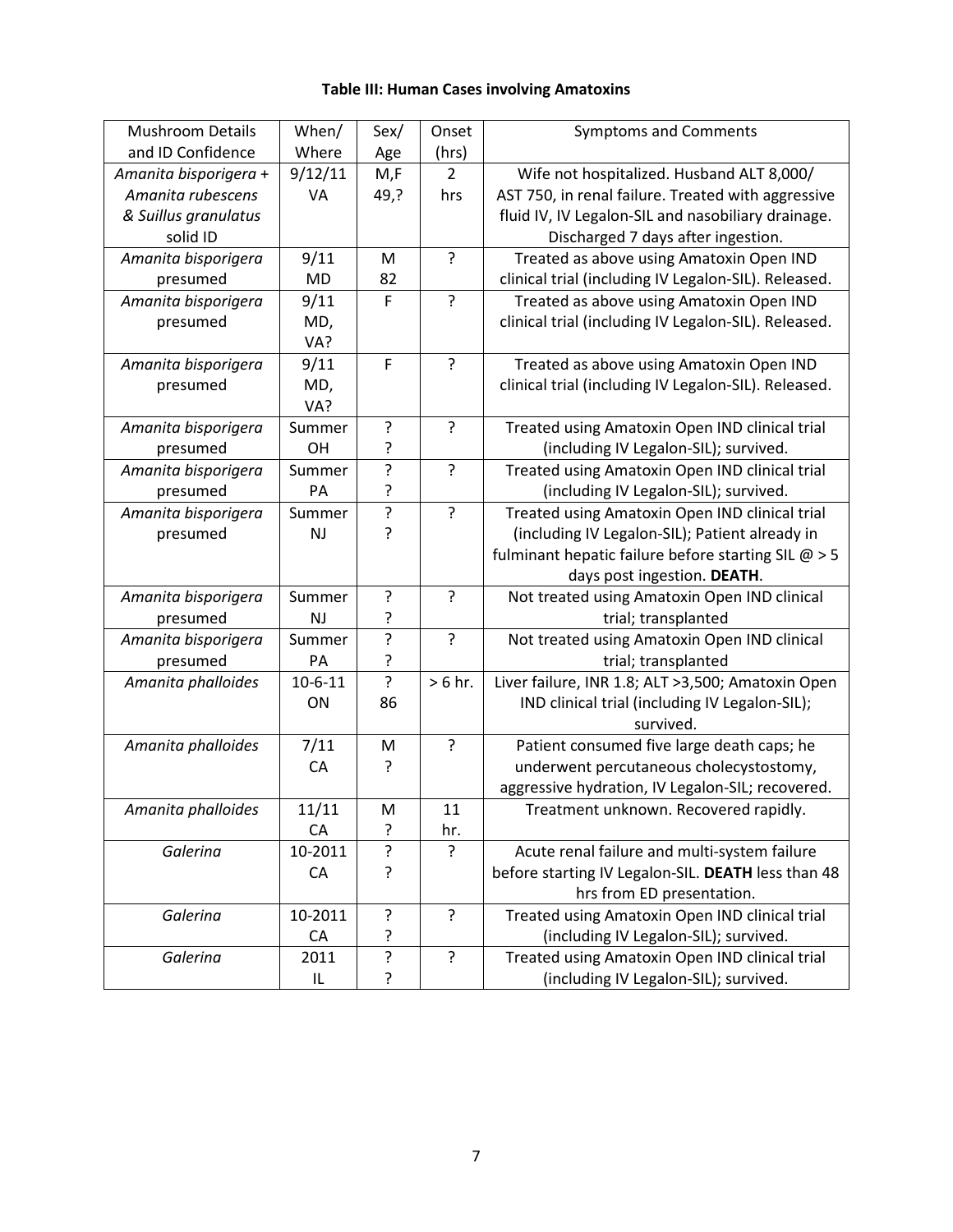## Table IV: General Human Poisoning Cases

| <b>Mushroom Details</b>     | When/          | Sex/        | Onset            | <b>Symptoms and Comments</b>               |
|-----------------------------|----------------|-------------|------------------|--------------------------------------------|
| and ID Confidence           | Where          | Age         | (hrs)            |                                            |
| Agaricus xanthodermus       | $8 - 13 - 11$  | M           | 1 hr.?           | Vomited 5-6 times. Recovered after 24      |
|                             | CO             | 14 Mo       |                  | hrs in hospital (had other health issues). |
| Agrocybe vernalis           | $4 - 23 - 11$  | M           | $\cdot$          | Intestinal cramps and severe abdominal     |
| group (expert ID)           | CA             | 3           |                  | pain. Consumed raw.                        |
| Amanita cf gemmata          | $6 - 17 - 11$  | F           | $0.5$ hr.        | Salivation, muscle spasms, drowsiness,     |
| Possibly a light            | OR             | 4           |                  | fixed and dilated pupils, unconscious and  |
| Amanita pantherina          |                |             |                  | unresponsive.                              |
| Amanita muscaria            | 8/2011         | $\mathsf F$ | Over             | Respondent had been painting the           |
| <b>SPORES</b>               | <b>WA</b>      | 58          | Days             | mushroom over a course of days and         |
|                             |                |             |                  | inhaled spores. Dizzy, disoriented,        |
|                             |                |             |                  | nausea, headache, loss of balance.         |
| Amanita pantherina +        | $11 - 6 - 11$  | $\mathsf F$ | 2 hr.            | Vomited, ate more mushrooms, vomited       |
| Cortinarius $sp + ?$        | OR             | 30-60       |                  | more, incoherent, pickled mushrooms.       |
| Amanita pantherina          | $-10/2011$     | M,F         | ?                | Still vomiting 5 hours after consuming     |
|                             | OR             | ?,?         |                  | mushrooms. No other effects.               |
| Amanita smithiana           | 10-28-11       | M           | $\mathbf{6}$     | Nausea, vomiting, overwhelming fatigue.    |
| Chromatography revealed     | <b>BC</b>      | ?           | hrs              | Day 2 ongoing vomiting, unwell, day 3      |
| toxins also spread to       |                |             |                  | urine stopped, day 5? Hospitalized &       |
| vegetables in soup          |                |             |                  | transferred for dialysis. 3 wk. recovery.  |
| Armillaria solidipes        | $10 - 31 - 11$ | F, M        | 2 <sub>hr.</sub> | Dizzy, sweating; violent vomiting and      |
| ID as A. mellea             | OR             | 42, ?       |                  | diarrhea for 10+ hrs, continuing lesser    |
|                             |                |             |                  | level 24 hrs, male briefly passed out      |
| <b>Boletus edulis</b>       | $10-22-11$     | M           | $4 - 5$ hr.      | Diarrhea and vomiting after 2-3 Tbsp.,     |
|                             | CA             | 13          |                  | cooked; no previous reaction.              |
| <b>Boletus cf regius</b>    | $11 - 3 - 11$  | M           | soon             | A small bite chewed to test for bitterness |
| but under Douglas fir       | OR             | $-50?$      |                  | had raw potato taste, then lips swelled    |
|                             |                |             |                  | for 1/2 hour                               |
| <b>Boletus subvelutipes</b> | $8 - 30 - 11$  | F           | 6 hr.            | Pain over pancreas and dizzy.              |
|                             | VT             | 42          |                  |                                            |
| Cantharellus formosus       | $9 - 11$       | $\mathsf F$ | 2 hr.            | Intermittent stomach cramps lasting 5-6    |
| Eaten before - no effect    | ID             | ?           |                  | hours; 3 mushrooms well cooked.            |
| Cantharellus formosus       | 11/25/11       | M           | 3 hr.            | Severe abdominal pains, mildly elevated    |
| Eaten before - no effect    | <b>OR</b>      | ?           |                  | Creatinine, BUN; mushrooms                 |
|                             |                |             |                  | undercooked.                               |
| Chlorophyllum cf brunneum   | $10 - 7 - 11$  | M           | 16 hr.           | Vomiting and diarrhea, episodic diarrhea   |
| (two caps consumed)         | <b>WA</b>      | 60s         |                  | over a couple of days; normal liver        |
|                             |                |             |                  | function; fine at 80 hours post ingestion. |
| Chlorophyllum molybdites    | $6 - 28 - 11$  | ?           | 1 <sub>hr.</sub> | Vomiting for 24 hours; given               |
| Definitive Identification   | MI             | 6           |                  | Ondansetron; consumed 1 bite raw.          |
| Chlorophyllum molybdites    | $8 - 7 - 11$   | ?           | 1 <sub>hr.</sub> | Vomiting, diarrhea, Creatinine 1.8; given  |
| Definitive Identification   | MI             | 38          |                  | IV fluids; 24 hr. recovery; Consumed       |
|                             |                |             |                  | cooked by 3 diners, 1 ill.                 |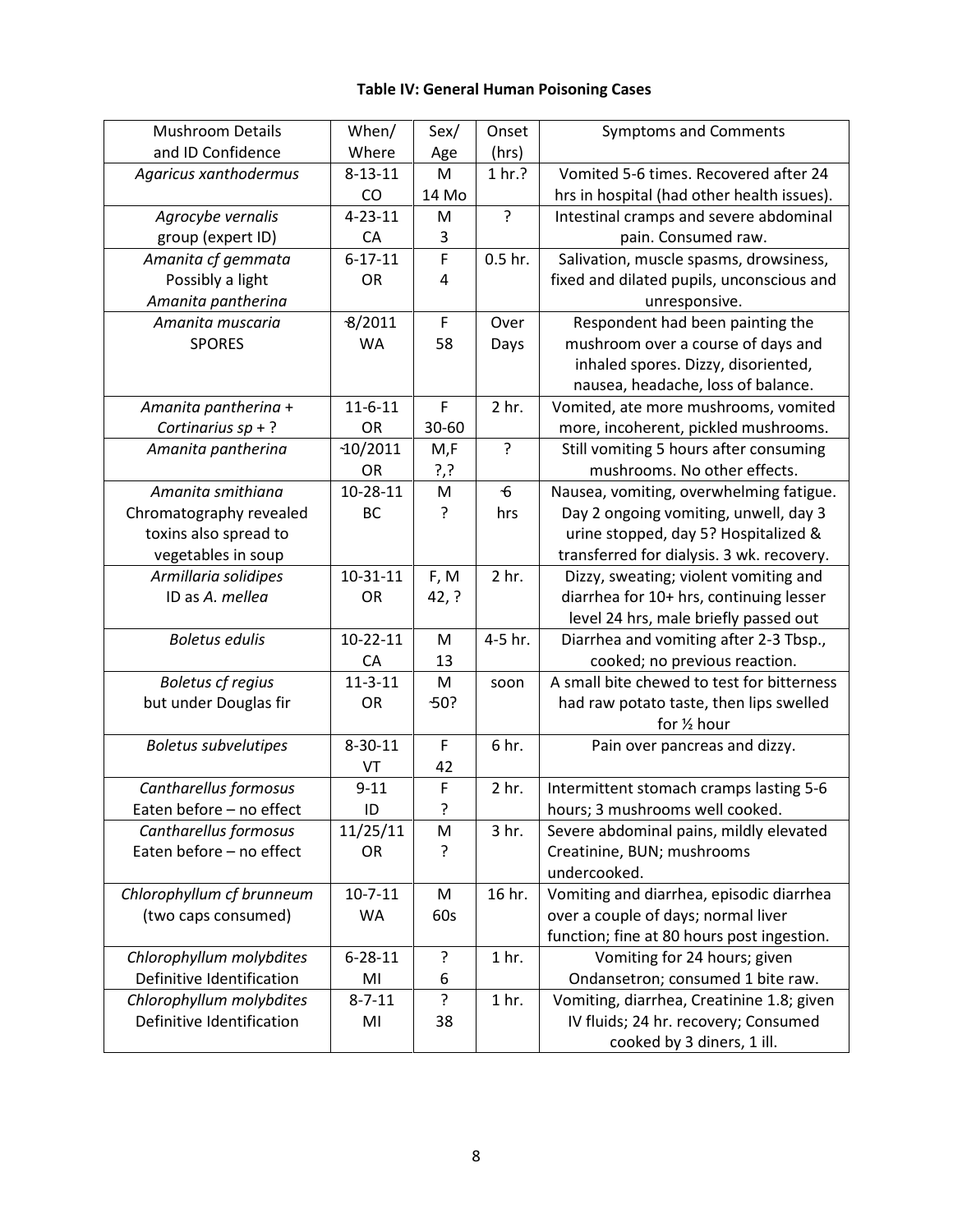| <b>Mushroom Details</b>         | When/         | Sex/        | Onset            | <b>Symptoms and Comments</b>                 |
|---------------------------------|---------------|-------------|------------------|----------------------------------------------|
| and ID Confidence               | Where         | Age         | (hrs)            |                                              |
| Chlorophyllum molybdites        | $8 - 8 - 11$  | M           | ŗ                | Nausea, vomiting plus hypotension and        |
|                                 | MI            | 68          |                  | tachycardia after eating 1 cap raw.          |
| Chlorophyllum molybdites        | $8 - 10 - 11$ | M           | 2 hr.            | Nausea, ataxia, trouble reading after        |
| (thought was "shaggy mane")     | MI            | 72          |                  | consuming one cap cooked in omelet; IV       |
|                                 |               |             |                  | fluids, ondansetron; resolved 24 hrs.        |
| Chlorophyllum molybdites        | $8 - 13 - 11$ | F           | 1 <sub>hr.</sub> | Vomited after consuming 2/3 of a 3" cap      |
|                                 | CO            | 50s         |                  | sautéed and then in omelet, no alcohol.      |
| Chlorophyllum molybdites        | 8-2010        | M           | 3 hr.            | Diarrhea, sweating, vomiting, nausea, dry    |
|                                 | <b>TN</b>     | 61          |                  | heaves every 30 seconds after 1 bite raw.    |
| Chlorophyllum molybdites        | $8 - 16 - 11$ | $\mathsf F$ | 2 hr.            | Diarrhea, intestinal cramps, vomiting        |
|                                 | <b>NY</b>     | 65          |                  | after eating 4 cooked mushrooms.             |
| Chlorophyllum molybdites        | $8 - 17 - 11$ | M           | 1.5 hr.          | Vomiting, diarrhea, blood in stool,          |
| (thought was "shaggy mane")     | MI            | 63          |                  | tachycardia (150), creatinine 1.8, 4 mg/dl   |
|                                 |               |             |                  | drop in hemoglobin; IV fluids,               |
|                                 |               |             |                  | ondansetron; cooked plateful, no alcohol.    |
| Chlorophyllum molybdites        | $8 - 19 - 11$ | ?           | 6 hr.            | Diarrhea, creatinine 1.7; IV fluids;         |
| Definitive identification       | MI            | 48          |                  | resolved in 24 hours; raw, 1 bite.           |
| Chlorophyllum molybdites        | $8 - 22 - 11$ | M           | 2-3 hr.          | Vomiting, diarrhea, weak, creatinine 3.7,    |
| Definitive ID                   | MI            | 52          |                  | BUN 46; IV fluids; discharged day 2;         |
|                                 |               |             |                  | consumed 2 finger-length pieces raw.         |
| Chlorophyllum molybdites        | $8 - 22 - 11$ | F, ?        | 1.5 hr.          | Three people consumed cooked                 |
| ID from Images                  | MN            | $30+,$      |                  | mushrooms and suffered diarrhea,             |
| <b>Thought Shaggy Parasol</b>   |               | ?,?         |                  | vomiting, nausea. Bloody diarrhea (1).       |
| Chlorophyllum molybdites        | $8 - 24 - 11$ | ?           | 2 hr.            | Vomiting, diarrhea, hemoglobin 9,            |
| Definitive identification;      | MI            | 88          |                  | pneumonitis; IV fluids, promethazine;        |
| 1 large, cooked, no alcohol.    |               |             |                  | discharged after 1 week.                     |
| Chlorophyllum molybdites        | $9 - 9 - 11$  | M           | 2.5 hr.          | Nausea, vomiting, pinpoint pupils,           |
| 1.5 specimens (4-6", raw)       | MI            | 41          |                  | tachycardia, sweating, lethargy; profuse     |
|                                 |               |             |                  | rectal bleeding (also on Coumadin); IV       |
|                                 |               |             |                  | fluids, ventilator (2 days), promethazine.   |
| Chlorophyllum sp                | 12-19-11      | M           | 1 <sub>hr.</sub> | Consumed 6-7 raw mushrooms. Vomiting         |
| molybdites or rachodes          | HI            | 58          |                  | and diarrhea                                 |
| Chlorophyllum molybdites        | $8 - 10 - 11$ | F           | 1 <sub>hr.</sub> | Disorientation, vomiting, weakness,          |
| (Presumed)                      | <b>TX</b>     | 55          |                  | headache, dizziness, vaginal bleeding        |
|                                 |               |             |                  | with passage of large blood clots $-8$ days. |
| Coprinus comatus                | ?             | M           | $-2$             | Bloated feeling followed abdominal           |
| Ill effects 2 times weeks apart | AB            | Adult       | hrs              | discomfort, diarrhea for 2 hours. Second     |
| second occasion not aware       |               |             |                  | time symptoms bloating then both             |
| mushrooms were in meal          |               |             |                  | vomiting & diarrhea, immediately better.     |
| Entoloma cf sinuatum            | $8 - 24 - 11$ | M,F         | ?                | Five hours of severe vomiting                |
| All- white mushroom             | <b>NF</b>     | ?,?         |                  | accompanied by 36 hours of diarrhea          |
| mistaken for very different     |               |             |                  | then 6 hours IV fluids at hospital; heads    |
| species.                        |               |             |                  | feel "stupefied", no hallucinations.         |
| Entoloma sp likely              | $9 - 10 - 11$ | $\mathsf F$ | $0.5$ hr.        | Vomiting and diarrhea. Mushroom              |
| or Clitopilus sp                | CO            | 5           |                  | photos and description not clear.            |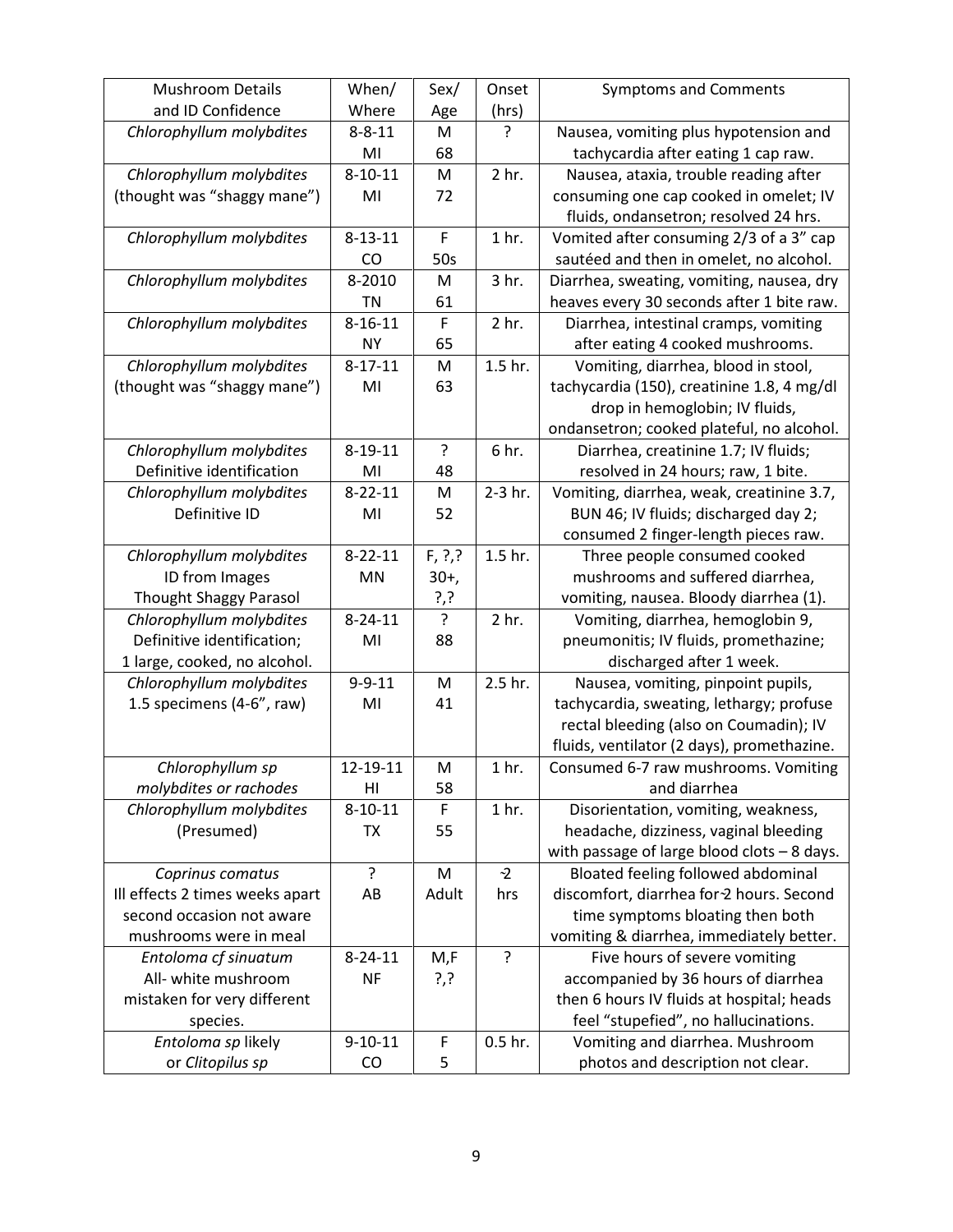| <b>Mushroom Details</b>       | When/          | Sex/           | Onset            | <b>Symptoms and Comments</b>                 |
|-------------------------------|----------------|----------------|------------------|----------------------------------------------|
| and ID Confidence             | Where          | Age            | (hrs)            |                                              |
| Ganoderma applanatum          | $7 - 25 - 11$  | $\mathsf F$    | 3 hr.            | Made tea from a small piece to sooth         |
| or similar                    | CO             | 28             |                  | laryngitis - had tingling around mouth       |
|                               |                |                |                  |                                              |
| Gyromitra esculenta           | 5-2011         | M              | ?                | Fried ±30 mushrooms with flour and           |
| (presumed), "beefsteak        | MI             | Adult          |                  | butter; developed nausea and vomiting;       |
| mushrooms"                    |                |                |                  | next day he was yellow; liver failure,       |
|                               |                |                |                  | transferred for possible liver transplant.   |
| Gyromitra sp "beefsteak"      | $5 - 8 - 11$   | ?              | 2                | Vomiting, ALT 52; given IV fluids zofran;    |
| G. esculenta presumed         | MI             | 17             |                  | lasted 7 hours, unknown amount cooked.       |
| Gyromitra sp "beefsteak"      | $5 - 10 - 11$  | ?              | ±12              | Vomiting, bilirubin 4, AST 139, ALT 161; in  |
| G. esculenta presumed         | MI             | 78             | hr.              | ICU 3 days, LFTs resolving at discharge.     |
|                               |                |                |                  | Unknown amount cooked + alcohol.             |
| Gyromitra sp                  | $5 - 17 - 11$  | ?              | 5                | Abdominal pain nausea; given antiemetic;     |
| presumed G. esculenta         | MI             | 37             |                  | amount eaten and preparation unknown.        |
| Gyromitra sp                  | $5 - 25 - 11$  | $\tilde{.}$    | >6 hr.           | Abdominal pain, vomiting, AST 64, ALT        |
| G. esculenta presumed         | MI             | 70             |                  | 52, bilirubin 32; antiemetic; lasted 4 days; |
|                               |                |                |                  | preparation and amount eaten unknown.        |
| Gyromitra sp                  | $5 - 25 - 11$  | $\overline{?}$ | $>6$ hr          | Vomiting, bilirubin 6.3, AST 81, ALT 97;     |
| G. esculenta presumed         | MI             | 73             |                  | treated with antiemetic; lasted 4 days;      |
|                               |                |                |                  | preparation and amount eaten unknown.        |
| Gyromitra sp                  | $6 - 7 - 11$   | ?              | 1 <sub>hr.</sub> | Vomiting; soon resolved; consumed 50         |
| G. esculenta presumed         | MI             | 50             |                  | cent size piece raw.                         |
| Gyromitra esculenta           | $7 - 12 - 11$  | M              | 4-5 hr.          | Consumed 1/2 cup cooked misidentified        |
| (thought they were morels,    | MT             | 26             | twice            | "morels", twitchy stomach. Later another     |
| but later looked in book).    |                |                |                  | 1/2 cup, twitching stomach muscles again.    |
| Gyromitra montana             | $5 - 9 - 11$   | ŗ              | $\overline{?}$   | Patient consumed "snow morels" and           |
| suspected                     | <b>WA</b>      | ?              |                  | was hospitalized with GI distress.           |
|                               |                |                |                  | Elevated liver enzymes (1,000).              |
| Hypholoma fasciculare         | 11-28-11       | M              | 6 hr.            | Child seen spitting out mushroom and         |
|                               | <b>WA</b>      | 17 Mo          |                  | Poison Center says not to worry. Then        |
|                               |                |                |                  | diarrhea, second huge episode burns the      |
|                               |                |                |                  | skin, some more diarrhea for 24 hrs.         |
| Inocybe $sp + R$ ussula sp +  | $11 - 27 - 11$ | F              | ?                | SE Asian does not speak English,             |
| Suillus, etc.                 | WA             | ?              |                  | appeared to be hallucinating,                |
| Unclear what was consumed     |                |                |                  | bradycardia.                                 |
| Laetiporus sulphureus +       | 9-2011         | F              | 10 hrs           | Severe diarrhea persisting for 10 days;      |
| Grifola frondosa              | ME             | 25             |                  | intestinal cramps. Ongoing issues imply      |
|                               |                |                |                  | some non-mushroom problems.                  |
| Leccinum fibrillosum          | $3 - 5 - 11$   | M              | $\overline{3}$   | Chills, diarrhea, intestinal cramps,         |
| ID by family member.          | CO             | 45             | hr.              | vomiting, nausea, weakness, cool             |
| Eaten regularly by family, no |                |                |                  | clammy. Dried, added to cooked meal,         |
| previous problem.             |                |                |                  | alcohol consumed.                            |
| Lentinula edodes              | 2-2011         | F              | 3                | Shiitake dermatitis - a severe rash from     |
|                               | ?              | 56             | days             | consuming undercooked Shiitake.              |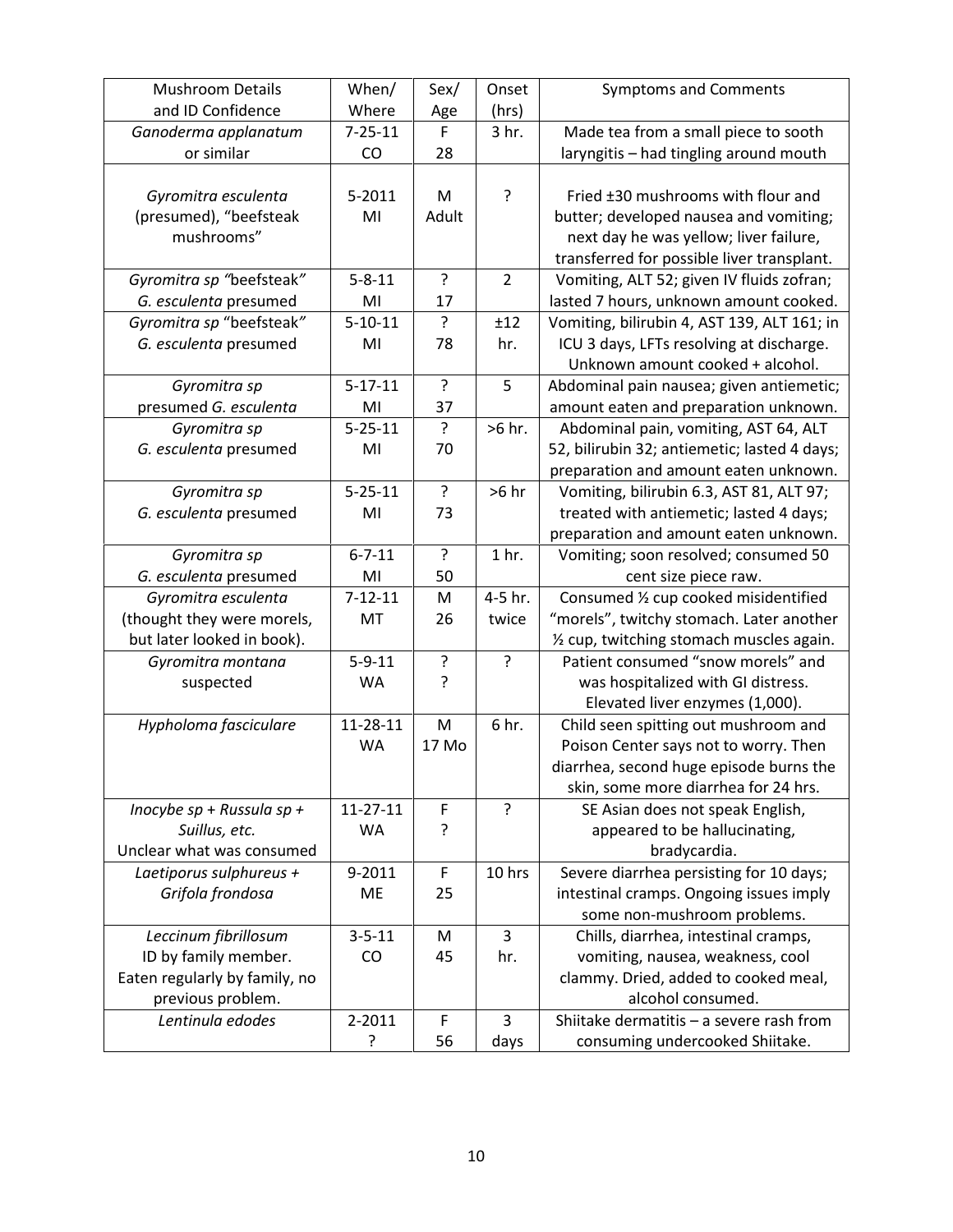| <b>Mushroom Details</b>        | When/          | Sex/           | Onset            | <b>Symptoms and Comments</b>                 |
|--------------------------------|----------------|----------------|------------------|----------------------------------------------|
| and ID Confidence              | Where          | Age            | (hrs)            |                                              |
| Marasmius nigrodiscus          | $7 - 2 - 11$   | M              | 1/3              | Consumed a small test sample cooked in       |
| ID possible, not confirmed     | PA             | Adult          | hr.              | butter. Taste slightly bitter but flavorful. |
|                                |                |                |                  | Nausea comes and goes.                       |
| Marasmius oreades              | $7 - 21 - 11$  | Unk.           | ?                | Presented at hospital with seizures,         |
| No evidence it was eaten       | BC             | 1              |                  | suspected mushrooms but no reason            |
| Marasmius oreades              | $-10/2011$     | F              | ?                | Vomited 3x within 5-6 hours after eating     |
| (from photo dried material)    | <b>OR</b>      | ?              |                  | "fairy ring mushrooms"; vomiting             |
|                                |                |                |                  | continued several days.                      |
| Megacollybia platyphylla       | $6 - 5 - 2011$ | M              | 0.5              | Vomiting followed by diarrhea and            |
| professionally confirmed       | VT             | 16             | hr.              | vomiting for 6 hours. Consumed raw.          |
| Morchella sp                   | $5 - 10 - 11$  | 5.             | 1 <sub>hr.</sub> | vomiting; resolved after 16 hours;           |
| self or family ID              | MI             | 26             |                  | consumed raw.                                |
| Morchella sp                   | $5 - 13 - 11$  | ?              | 3 hr.            | vomiting; resolved after 4 hours;            |
| self or family ID              | MI             | 68             |                  | consumed cooked in omelet                    |
| Morchella sp                   | $5 - 13 - 11$  | ?              | 4 hr.            | vomiting, abdominal pain, diarrhea;          |
| self or family ID              | MI             | 49             |                  | resolved after 12 hours; cooked, 1 of 6      |
|                                |                |                |                  | diners ill.                                  |
| Morchella sp                   | $5 - 15 - 11$  | ?              | $0.3$ hr.        | Vomiting for 4 hrs; consumed raw.            |
| self or family ID              | MI             | 3              |                  |                                              |
| Morchella sp                   | $5 - 17 - 11$  | $\overline{?}$ | 2.5 hr.          | Vomiting for 12 hours, abdominal pain;       |
| self or family ID              | MI             | 55             |                  | oral hydration; consumed cooked + beer.      |
| Morchella sp                   | $5 - 19 - 11$  | ŗ              | $0.5$ hr.        | Diarrhea, lips, face numb; cooked.           |
| self or family ID              | MI             | 40             |                  |                                              |
| Morchella sp                   | $5-19-11$      | ?              | 7 hrs.           | Diarrhea, vomiting; given Imodium; sick      |
| self or family ID              | MI             | 66             |                  | for 3 days; cooked; 1 ill of many diners.    |
| Morchella sp                   | $5 - 22 - 11$  | ?              | 12 hr.           | Agitation, vomiting; given lorazepam;        |
| self or family ID              | MI             | 8              |                  | resolved; prep. & amount unknown; rest       |
|                                |                |                |                  | of family not affected.                      |
| Morchella sp                   | $5 - 26 - 11$  | $\cdot$        | 3.5 hr.          | Diarrhea, vomiting; CT scan, discharged;     |
| self or family ID              | MI             | 42             |                  | cooked, no alcohol.                          |
| Morchella sp                   | $5 - 27 - 11$  | ?              | $\leq 1$         | Diarrhea, abdominal pain, vomiting; IV       |
| self or family ID              | MI             | 25             | day              | fluids; cooked, no alcohol; 1 other not ill. |
| Morchella sp                   | $6 - 2 - 11$   | ?              | 15               | Vomiting; resolved in 1 day; cooked, wine    |
| self or family ID              | MI             | 64             | hrs.             | consumed, 1 ill out of 2 diners.             |
| Morchella sp                   | $6 - 13 - 11$  | ?              | 2 hr.            | Diarrhea, vomiting; given oral fluids;       |
| self or family ID              | MI             | 56             |                  | cooked, 1 out of 4 diners ill.               |
| Morchella sp and               | $5 - 20 - 11$  | M              | $12+$            | Vomited 7 times and felt ill for 24+ hours   |
| Gyromitra sp mixed             | ID             | 60s            | hours            | after large meal with alcohol. 2 day         |
|                                |                |                |                  | previous lighter meal - no ill effects.      |
| Morchella sp eaten without ill | $4 - 11$       | F              | 1 <sub>hr.</sub> | Cooked morels consumed by 4, one ill.        |
| effect for years, one mildly   | MO             | 56             | or so            | Chills, diarrhea, intestinal cramps,         |
| bad time, and then "whamo."    |                |                |                  | sweating, vomiting, nausea, weak.            |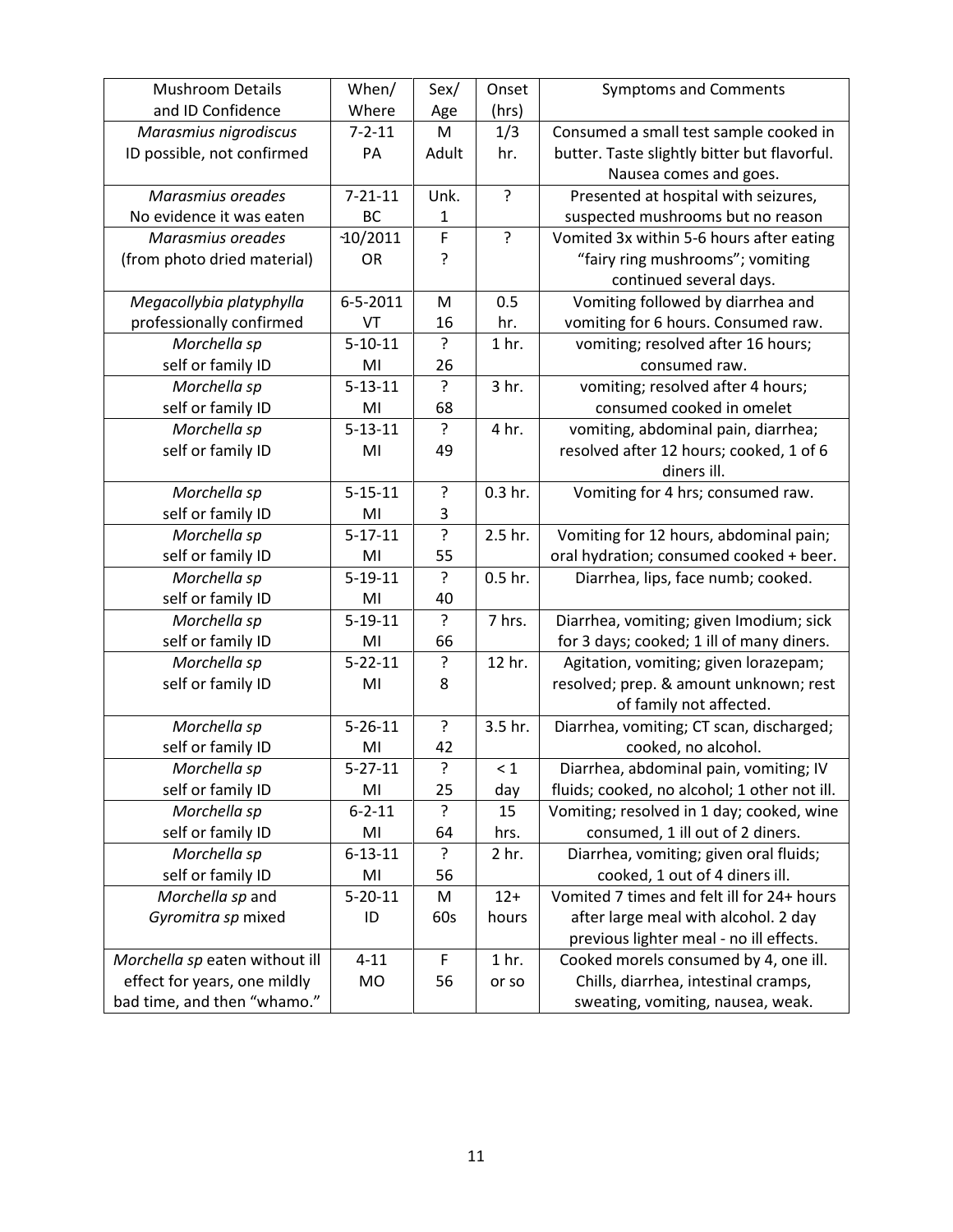| <b>Mushroom Details</b>      | When/         | Sex/          | Onset            | <b>Symptoms and Comments</b>                 |
|------------------------------|---------------|---------------|------------------|----------------------------------------------|
| and ID Confidence            | Where         | Age           | (hrs)            |                                              |
| Morchella sp                 | $6 - 16 - 11$ | 2F, M         | $0.5$ hr.        | Consumed raw then nausea (daughter),         |
| "black morels"               | ID            | Adult,        |                  | vomiting (mother and son). Did not know      |
|                              |               | 11, 13        |                  | morels had to be well cooked to be safe.     |
| Morchella sp                 | $6 - 5 - 11$  | M             | 2 hr.            | Consumed morels for a week. Cooked           |
| "pales plus grays"           | ID            | Adult         |                  | another batch for 2 hours and then tasted    |
|                              |               |               |                  | them - vomited 6-8x, no alcohol.             |
| Morchella sp                 | ?             | M             | $\overline{2}$   | Severe diarrhea, nausea, and abdominal       |
| <b>Restaurant Meal</b>       | <b>MO</b>     | ?             | hr.              | pain. Not clear if a reaction to morels or a |
|                              |               |               |                  | food poisoning case.                         |
| Omphalotus illudens          | $8 - 20 - 11$ | M, M          | 1 <sub>hr.</sub> | Vomiting and nausea in the son, vomiting     |
| ID from photos               | <b>MN</b>     | Adult,        |                  | only in the father. Claims to have eaten     |
|                              |               | 13            |                  | this species before without effect.          |
| Pleurotus cf populinus       | $6 - 13 - 11$ | F             | $\overline{4}$   | Nausea, diarrhea, vomiting after 1 cup of    |
|                              | UT            | 30            |                  | well-cooked oyster mushrooms from a          |
|                              |               |               |                  | cottonwood. 1 of 2 ill. No alcohol.          |
| Psathyrella gracilis         | $6 - 23 - 11$ | M             | $1 - 2$          | Consumed 2-3 $g$ – hallucinations,           |
|                              | MI            | 2             | hr.              | salivation                                   |
| Psilocybe cf semilanceata    | 11-16-11      | F             | ?                | Hallucinations. Fungi supposedly forced      |
| Photos of a Psilocybe        | AK            | 28            |                  | on her by someone else.                      |
| Ramariopsis asterella        | $10 - 3 - 11$ | M             | 5 hr.            | Cooked for dinner. Awoke at 2 Am with        |
| ID by Ramaria expert         | ME            | 49            |                  | intense upper GI distress, developed         |
| Imagine orange R. concolor   |               |               |                  | violent pain, cold sweat and turned pale.    |
| Russula cf emetica           | $8 - 26 - 11$ | F             | 4.5 hr.          | Vomiting (11x), diarrhea (4x); oral fluids;  |
| ID by friend of victim       | MI            | 52            |                  | resolved 1 day; cooked, no alcohol           |
| Russula sp                   | $9 - 17 - 11$ | F             | $2 - 3$          | Eyes red and puffy, no other symptoms.       |
| probable from poor photo     | ID            | 4             | hr.?             | Mushroom fractured when dropped.             |
| Scleroderma cepa             | $7 - 13 - 11$ | M, M          | soon             | Vomiting                                     |
| + 5 kinds native plants      | OR            | Adults        |                  |                                              |
| Scleroderma cf citrinum      | $9 - 24 - 11$ | F             | 1 <sub>hr.</sub> | Vomiting 2x over 3 hours, fully recovered    |
|                              | OR            | 3             |                  | after 6 hours                                |
| Tricholoma myomyces          | $10-10-11$    | M             | 4 hr.            | Diarrhea after 30 pieces raw with egg and    |
|                              | ON            | 61            |                  | toast.                                       |
| Unknown - all white, free    | $6 - 6 - 11$  | M             | 5                | Shortness of breath and became very          |
| gills, no ring or volva.     | MI            | Adult         | min.             | agitated. Calm, well on arrival at hospital. |
| Unknown                      | $10 - 5 - 11$ | M             | 5 hr.            | Chills, diarrhea, dizziness, intestinal      |
|                              | IN            | 54            |                  | cramps, disorientation, muscle spasms,       |
|                              |               |               |                  | nausea, weakness - lasting 6 days.           |
| Unknown slimy mushrooms      | $9 - 11 - 11$ | F,M           | 8 hrs            | Diarrhea, intestinal cramps, vomiting,       |
| or more likely the flu?      | <b>CA</b>     | <b>Adults</b> |                  | nausea, headache lasting 2 weeks             |
| Unknown white mushroom       | $9 - 29 - 11$ | F             | ?                | Vomited twice over two hour period then      |
| with dark gills (Agaricus?)  | OR            | 2             |                  | fine.                                        |
| Unknown                      | 12-31-11      | M             | 2 hr.            | Vomited multiple times; reduced              |
| small, delicate nondescript  | HI            | 4             |                  | consciousness, nystagmus, tachycardia,       |
| mushroom with no ring.       |               |               |                  | normal reactive pupils, fell down stairs.    |
| Unknown                      | 9/17/11       | F,F           | 24               | Nausea, first increased then decreased       |
| Repeated attempts to discuss | PA            | 41,77         |                  | urination. Presented to ER with kidney       |
| case went unanswered by MD   |               |               |                  | failure after 6 days. Ongoing dialysis.      |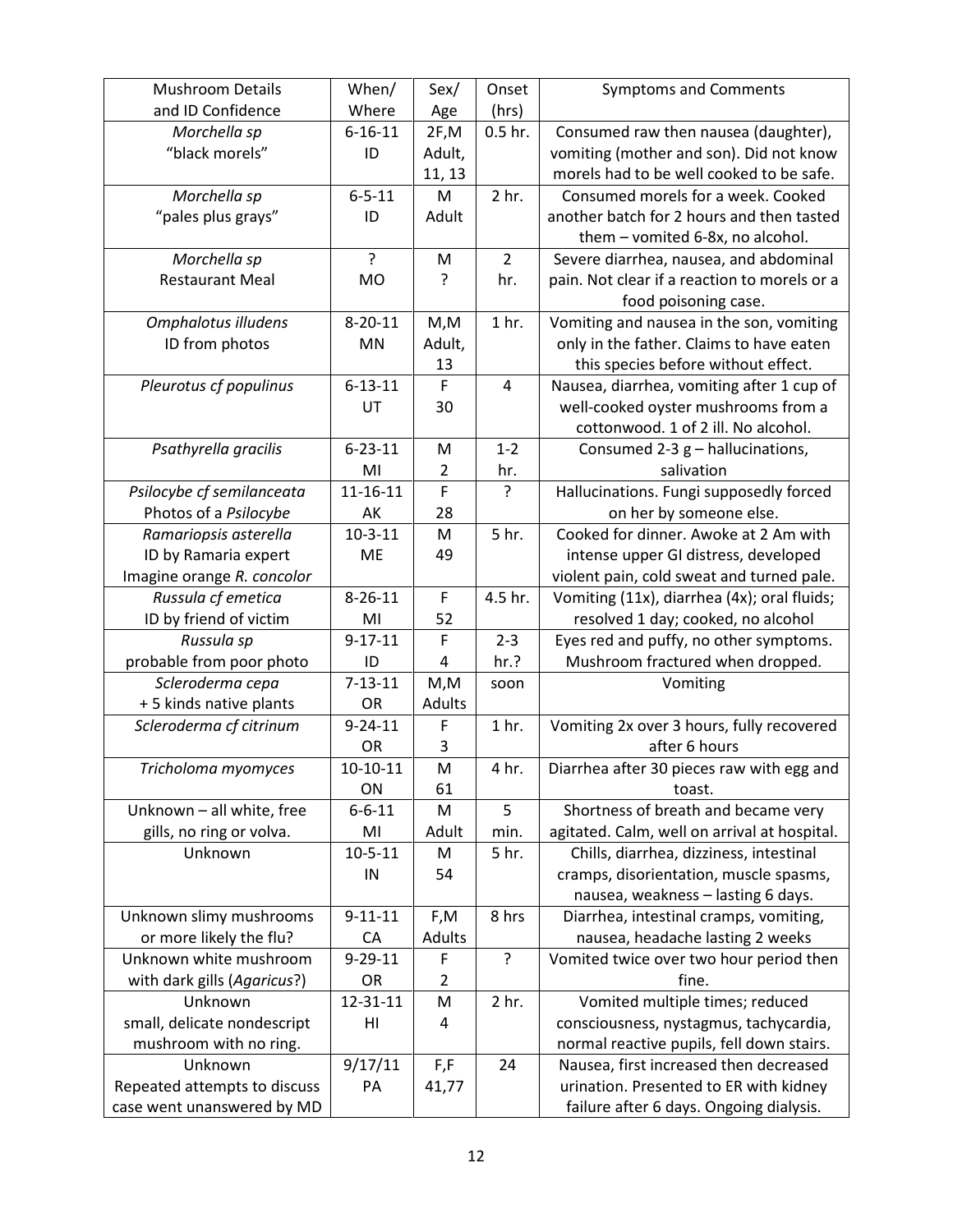## Table V: Animal Poisoning Cases

| <b>Mushroom Details</b> | When/         | Animal  | On-              | <b>Symptoms and Comments</b>                         |
|-------------------------|---------------|---------|------------------|------------------------------------------------------|
| and ID Confidence       | Where         | sex,    | set              |                                                      |
|                         |               | age     |                  |                                                      |
| Amanita bisporigera     | $9 - 15 - 10$ | Dog     | ±2               | Two large mushrooms vomited, then lethargy,          |
| Professional ID         | VT            | F, 9 Mo | hr               | elevated liver enzymes, elevated blood clotting      |
|                         |               |         |                  | time; Given IV fluids; DEATH after 2 days.           |
| Amanita muscaria        | $10-26-11$    | Dog     | 1 <sub>hr.</sub> | Vomiting and diarrhea followed by seizures and       |
|                         | PA            | ?,?     |                  | difficulty breathing, pupils constricted, drooling   |
|                         |               |         |                  | and tearing excessively.                             |
| Amanita muscaria        | $12 - 4 - 11$ | 2 Dogs  | ?                | Dog 1: vomiting only. Dog 2 pancreatic failure and   |
|                         | PA            | ?,?     |                  | seizures.                                            |
| Amanita ocreata         | $-2 - 6 - 11$ | Dog     | ?                | Diarrhea, dizzy, muscle spasms, vomiting, nausea,    |
| present in area at      | CA            | F, 4    |                  | weakness, blood not clotting. Given fluids, anti-    |
| time                    |               |         |                  | emetic, etc. DIED day 3.                             |
| Amanita ocreata         | $5 - 8 - 11$  | Dog     | 7.5              | Vomiting starts 7.5 hr.; ceased eating at 14 hr.; by |
| Poisoned a 65 pound     | CA            | F, 10   | hr.              | 23 hrs decreased liver function; confusion at 34.5   |
| Lab retriever/German    |               |         |                  | hours, evacuation of bowels and violent              |
| shorthair               |               |         |                  | convulsions; death at 35 hours post ingestion.       |
| Amanita phalloides,     | $6 - 10 - 11$ | Dog     |                  | Vomiting, lethargic. Given IV drip, antibiotics, and |
| possibly A. ocreata     | CA            | F, 8 Mo |                  | steroids. Died. Photos of A. phalloides              |
| Amanita phalloides      | $8 - 6 - 11$  | Dog     | 11.5             | fever, diarrhea, vomiting, bleeding from nose and    |
|                         | CA            | M, 14   | hr.              | mouth. Given blood transfusion, fluids, flushing.    |
|                         |               | wk.     |                  | Died after 24 hrs.                                   |
| Amanita phalloides      | $8 - 10 - 11$ | Dog     | $\overline{?}$   | Death                                                |
|                         | CA            | Pup     |                  |                                                      |
| Amanita pantherina      | $5 - 10 - 11$ | Dog     | few              | Chihuahua unresponsive, hypothermic,                 |
| (stomach contents an    | <b>WA</b>     | 8 Mo    | hrs              | bradycardic; given IV fluids, atropine, became       |
| Amanita). Note:         |               |         |                  | comatose, fixed pupils, severe bradycardia/apnea;    |
| atropine heavily used   |               |         |                  | given more atropine at second clinic, ephedrine,     |
| but contraindicated     |               |         |                  | arrested and died in minutes                         |
| Amanita sp +            | $8 - 1 - 11$  | Dog     | ?                | Puppy seemed interested in mushrooms in yard         |
| other mushrooms or      | NY?           | 5 Mo    |                  | including some Amanita sp. High temperature,         |
| antifreeze???           |               |         |                  | malaise, renal failure, death.                       |
| Chlorophyllum           | $8 - 27 - 11$ | Dog     | $\overline{?}$   | Diarrhea, malaise, loss of appetite                  |
| molybdites              | CA            | F, 2    |                  |                                                      |
| Conocybe sp             | $8 - 22 - 11$ | Dog     | ?                | Dog ill and at vet, liver damage mentioned but       |
|                         | CA            | ?       |                  | severity and outcome not known                       |